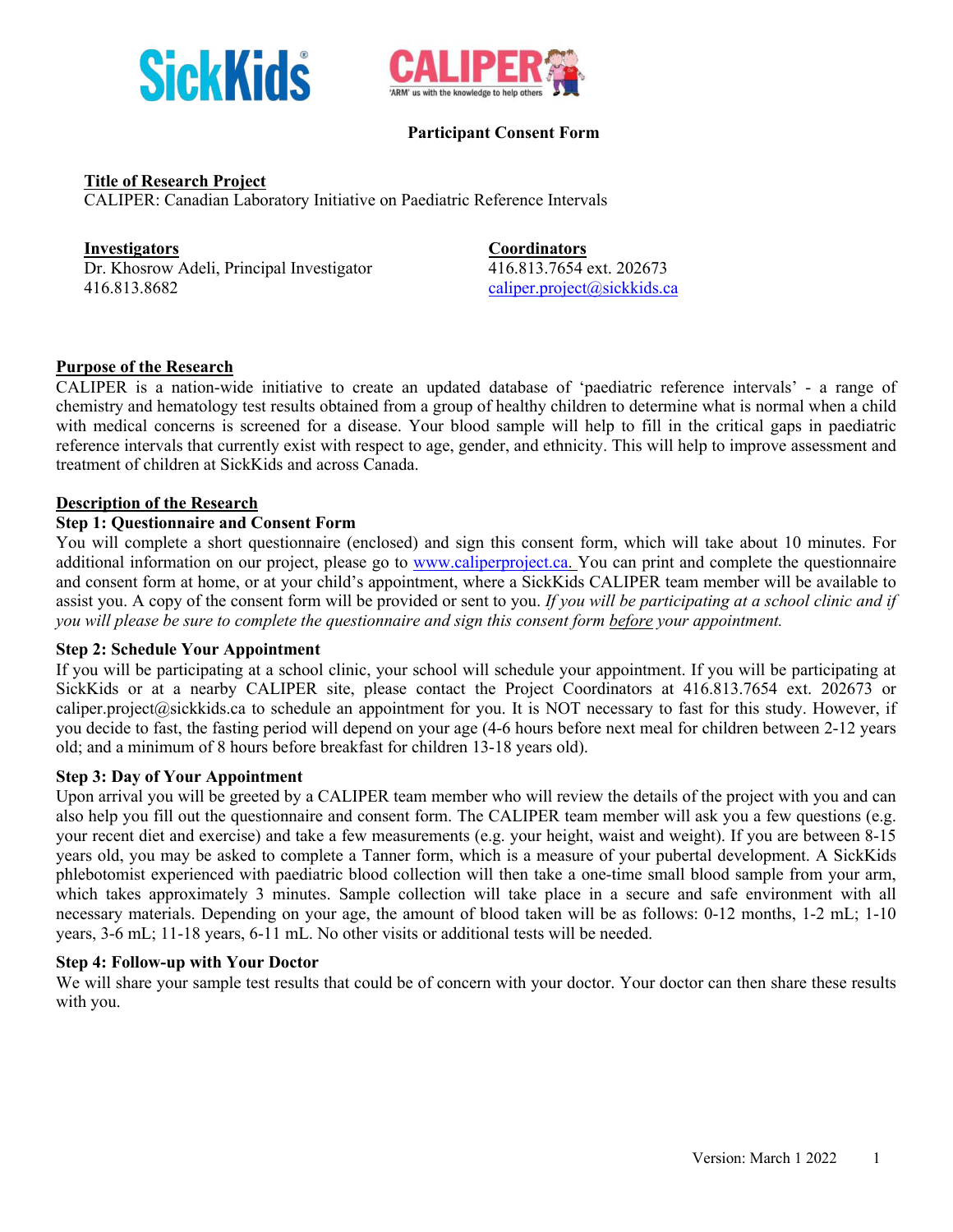



# **Participation**

Participation in this study is voluntary. If you choose to take part in this study you can opt out of the study at any time during participation. If you choose to have your sample withdrawn from the study after participation, we can remove the biological sample from the Biobank only if it has not been tested and used as part of our findings. If, in fact, your sample has been tested and been used for our study, withdrawing the sample and/ or other information is not possible at that time. If you should ever need care at SickKids, this will not be affected in any way by whether you take part in this study. You will be notified if there are any changes made to the study that would affect your decision to have your child participate in the study. In that case, we will ask for your consent again if you still want to be in the study. If you become ill or are harmed because of study participation, we will treat you. You signing this consent form does not interfere with your legal rights in any way. The staff of the study and any people who funded the study, or the hospital are still responsible, legally and professionally, for what they do.

## **Sponsorship**

Funding for this project is provided by SickKids Department of Paediatric Laboratory Medicine (DPLM) as well as the Canadian Institute for Health Research.

#### **Potential Benefits to Participants**

In addition to knowing one has helped children and teens with medical concerns across Canada, participants themselves (and/or family member or friend) could potentially be a patient at SickKids or other paediatric health centre and benefit directly from the results obtained from this study.

#### **Potential Benefits to Society**

The major benefit of this project will be an accurate and reliable determination of what is healthy and normal when a child with medical concerns is screened for a disease. This in turn will contribute to better assessment and treatment of children at SickKids and across Canada.

#### **Potential Harms**

We will collect a small blood sample from your arm using a needle (e.g. butterfly needle). There may be slight discomfort, bruising or redness that will usually disappear within a few days. For many participants, applying pressure with a cotton ball immediately after blood donation can help alleviate any bruising or redness. Blood donation is usually a quick process (about 3 minutes). Depending on your comfort level, it can sometimes take a little longer.

## **Potential Discomforts or Inconvenience**

Your appointment will be scheduled at a time and location that is convenient for you (e.g. at SickKids or nearby CALIPER site such as a school). Total participation time, excluding travel to and from your appointment, will be approximately 15 minutes.

## **Confidentiality**

We will respect your privacy. All data is strictly confidential and will be used only for this research project and our collaborative studies. No information about who you are will be given to anyone or be published without your permission, unless required by law. All information that is published is completely anonymous. That is, we are required by law to report to the proper authorities if it is believed that a child has been abused, if someone has an illness that could spread to others, if someone talks about harming themselves or others, or if the court orders us to give them the study papers.

SickKids Research Ethics Board and Research Quality and Risk Management teams, and other collaborating CALIPER sites, or the regulator of the study may see your questionnaire responses or your test results to check on the study. By signing this consent form, you agree to let these people look at this information.

Upon check in, your personal information on the questionnaire and biological samples will be coded with a CALIPER ID. This is used to protect the confidentiality of your information. All identified information (DOB, contact information) will be kept separately in a secured location. All information shared with other sites and collaborating organizations will only have access to information that is coded to protect your identity.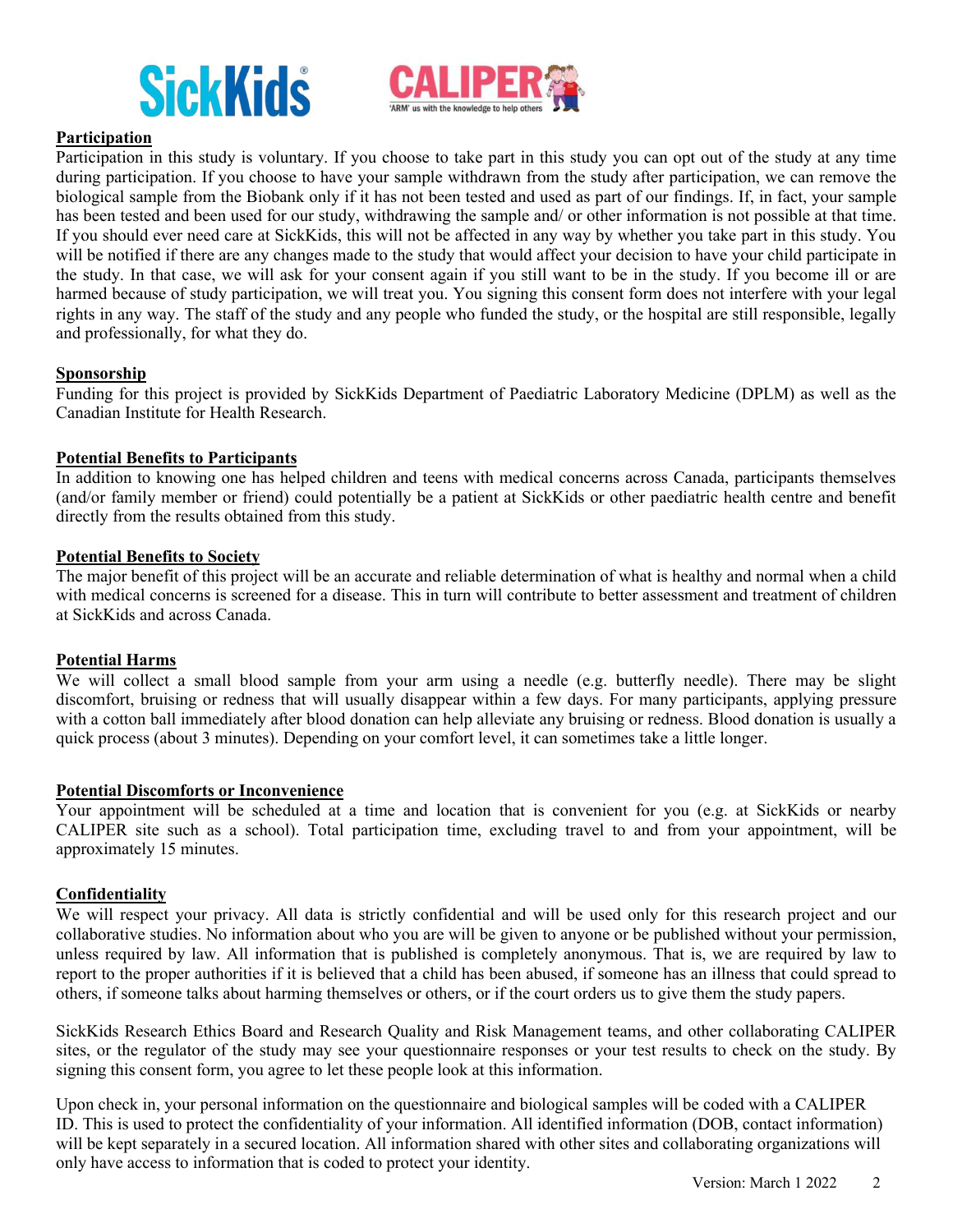# **SickKids**



The data produced from this study will be stored in a secure, locked location. Only members of the research team (and maybe those individuals described above) will have access to the data. This could include external research team members. Your sample will be kept until the completion of all CALIPER studies, and then destroyed as required by SickKids policy. During this time, your sample will be stored in a Biobank located at SickKids Hospital, under double lock, de-identified. Published study results will not reveal your identity. De-identified samples may be sent to other locations for analysis and testing, such as other CALIPER sites or collaborating organizations. By signing this consent form, you agree to have your sample stored in a Biobank and sent off site for analysis.

# **Reimbursement**

Each participant will receive the following for donating:<br>\$10 for blood donation

- 
- two volunteer hours
- choice of t-shirt, or teddy bear,

The above-mentioned reimbursements are our compensation to you in recognition of your time and effort. We will reimburse you for any other reasonable out-of-pocket expenses for being in this study at your request.

# **Conflict of Interest**

None of the people involved in this study have a conflict of interest. This means that they will not benefit personally or financially from this study.

# **Consent**

By signing this form, I agree that:

1) You have explained this study to me. You have answered all my questions.

2) You have explained the possible harms and benefits (if any) of this study.

3) I know what I could do instead of taking part in this study. I understand that I have the right not to take part in the study and the right to stop at any time. My decision about taking part in the study will not affect my health care at Sick Kids.

- 4) I am free now, and in the future, to ask questions about the study.
- 5) I have been told that my study records will be kept private except as described to me.

6) I understand that no information about who I am will be given to anyone or be published without first asking my permission.

7) I have read and understood pages 1 to 3 of this consent form. I agree, or consent, to take part in this study.

We will keep a signed copy of this Consent Form for our records and will provide or send you a copy as well. If you have any questions about this study, please contact the Primary Investigator, Dr. Adeli, at 416.813.8682 or khosrow.adeli@sickkids.ca or the Project Coordinators at 416.813.7654 ext. 202673 or caliper.project@sickkids.ca. If you have any ethical concerns regarding participation in this study, please contact Research Ethics at 416.813.5718. To find out more about CALIPER across Canada, please visit the CALIPER website at www.caliperproject.ca**.**